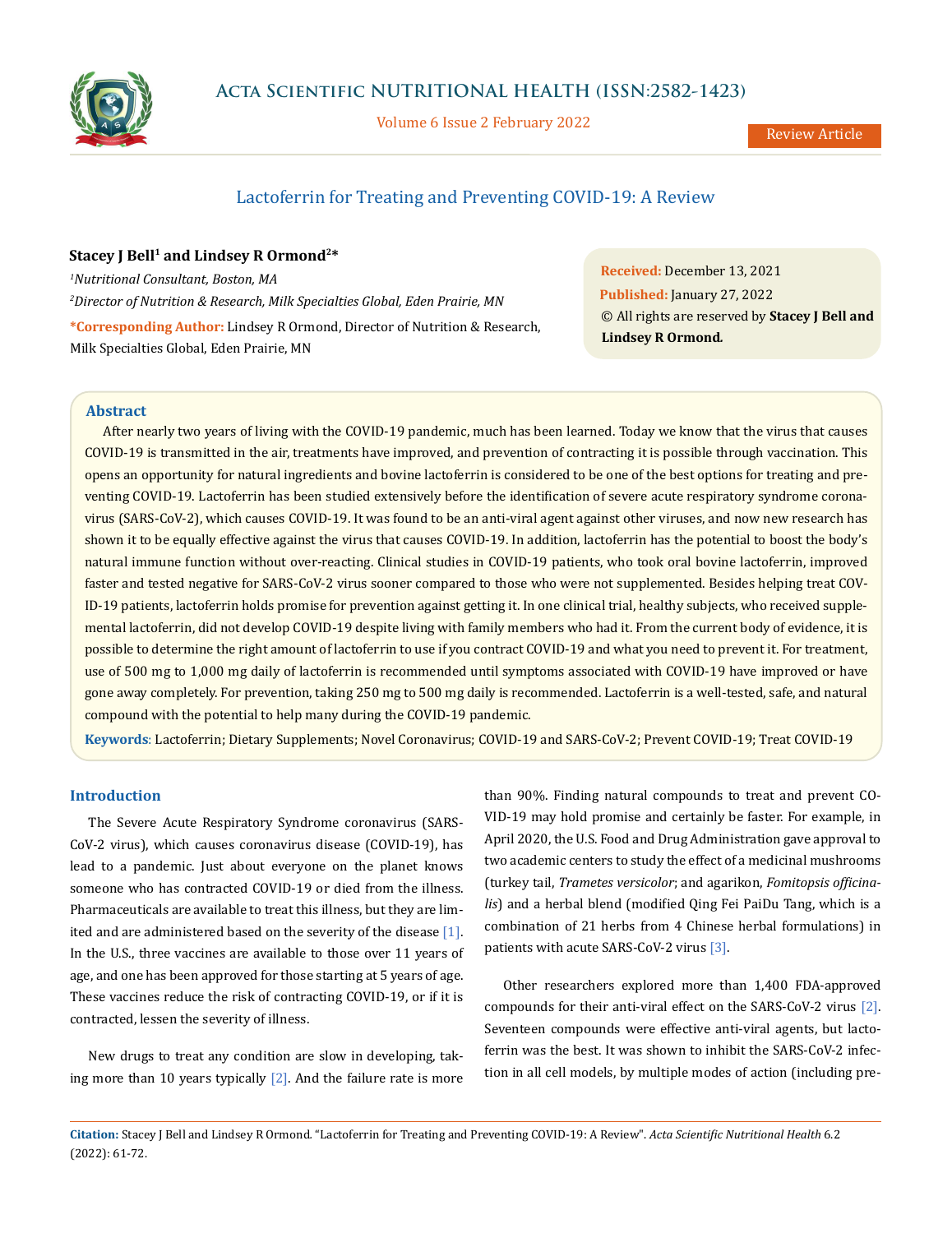venting the virus from attaching to the body's cells; enhancing the body's immune function; and minimizing an overactive immune response). These authors encouraged further exploration into using lactoferrin as a therapeutic option for managing COVID-19, due to its effectiveness and high safety profile  $[2]$ . This sentiment was echoed by others, who averred that lactoferrin may represent a potent new prevention against COVID-19, because of its ability to block the binding of the SARS-CoV-2 virus to the body's cells, thereby creating a natural host-defense [4].

Lactoferrin is immune-boosting, and an antioxidant, antiinflammatory, and anti-viral natural ingredient  $[5]$ . This review covers: definitions of COVID-19 and lactoferrin; how lactoferrin works against the SARS-CoV-2 virus; review of human studies using lactoferrin as a treatment and preventative compound against COVID-19; liposomal vs. non-liposomal lactoferrin; and proposed amounts of lactoferrin to use to treat and prevent COVID-19.

#### **What is COVID-19?**

COVID-19 is an acute disease characterized by pneumonia and acute respiratory distress syndrome (ARDS) [5]. It is caused by the virus, SARS-CoV-2, which is highly contagious and adept at preserving its own survival by spreading and replicating easily in the human body.

The SARS-CoV-2 virus gets transmitted through contact of aerosol droplets in the air from an infected person. The virus enters the nasal passage and continues down into the lungs, where it binds to cells  $[5,6]$ . The SARS-CoV-2 virus can also later retreat to the gastrointestinal tract and replicate there  $[6,7]$ . Once inside the body, the SARS-CoV-2 virus suppresses a person's own antiviral and immune response capabilities. This can cause acute lung injury and pneumonia [5]. Symptoms usually appear two to fourteen days after exposure to the virus  $[8]$ .

People who develop COVID-19 usually experience an asymptomatic phase with or without detectable virus, followed by a symptomatic phase with a high viral load. It is possible that people are more contagious during the asymptomatic stage than when they experience symptoms [9]. What is perplexing is that clinical presentation of COVID-19 can range from having no symptoms all the way up to severe, life-threatening cases.

How the SARS-CoV-2 virus progresses depends upon someone's

62

immune status, age, and the presence of underlying medical conditions [5]. Based on the literature, typical clinical symptoms of COVID-19 patients include dry cough (67%), fever (88%), fatigue (38%), muscle aches (14.9%), and shortness of breath (18.7%) (5). Other symptoms, according to the Centers for Disease Control and Prevention (CDC), can occur including, headache, sore throat, runny nose, and gastrointestinal problems (e.g., diarrhea, vomiting and nausea) (Table 1)  $[10]$ . Pneumonia is the most severe manifestation of this viral infection. Elderly individuals and those with underlying conditions, such as cardiovascular and lung diseases, may suffer from more severe symptoms and mortality [9]. Obesity and having type 2 diabetes have also been identified as risk factors for COVID-19.

| People with these symptoms<br>may have COVID-19, but<br>does not include all possible | Fever or chills<br>Cough<br>Shortness of breath or difficulty |
|---------------------------------------------------------------------------------------|---------------------------------------------------------------|
| symptoms                                                                              | breathing                                                     |
|                                                                                       | Fatigue                                                       |
|                                                                                       | Muscle or body aches                                          |
|                                                                                       | Headache                                                      |
|                                                                                       | New loss of taste or smell                                    |
|                                                                                       | Sore throat                                                   |
|                                                                                       | Congestion or runny nose                                      |
|                                                                                       | Nausea or vomiting                                            |
|                                                                                       | Diarrhea                                                      |
| If someone is showing any of                                                          | Trouble breathing                                             |
| these signs, seek emergency                                                           | Persistent pain or pressure in                                |
| medical care immediately.                                                             | the chest                                                     |
|                                                                                       | New confusion                                                 |
|                                                                                       | Inability to wake or stay awake                               |
|                                                                                       | Pale, gray, or blue-colored skin,                             |
|                                                                                       | lips, or nail beds, depending on                              |
|                                                                                       | skin tone                                                     |

**Table 1:** Symptoms of COVID-19 from the Centers for Disease Control and Prevention\* \*Based on reference 10.

## **What is lactoferrin?**

Lactoferrin is an iron-binding, defense glycoprotein that is naturally occurring and non-toxic with a molecular weight of 70-80kDa [5,9]. It is a simple polypeptide chain with two symmetrical lobes that can bind metal atoms like iron. Lactoferrin is found in most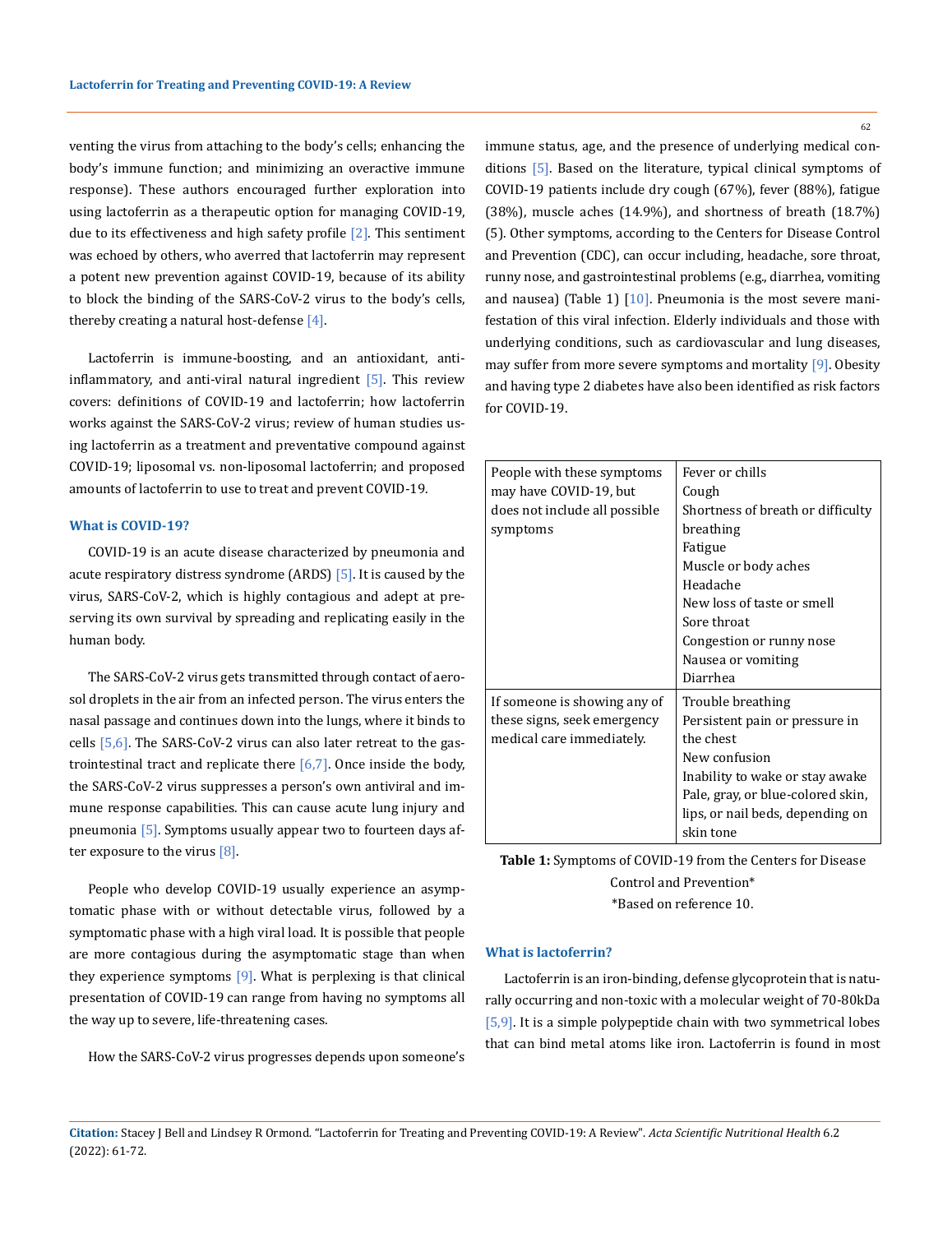bodily fluids and expressed and secreted by glandular cells [6,11]. For example, it is present in several body fluids besides milk such as saliva, tears, semen, vaginal fluid, gastrointestinal fluids, and urine  $[6]$ . It is also found in nasal and bronchial secretions, and therefore, uniquely becomes the primary defense against respiratory microbial infections like the SARS-CoV-2 virus. Some blood cells like neutrophils and acinar cells in the panaceas, which allow for digestion of foods, also make lactoferrin [6].

Lactoferrin appears in especially high concentrations in mammalian milk, such as from humans and bovines. The concentration of lactoferrin is highest in colostrum and declines over time [9]. For example, typical human breast milk has about 1 gram per liter of lactoferrin, while colostrum can have up to 7 grams per liter  $[6]$ .

The effectiveness of bovine-derived lactoferrin has been compared to human lactoferrin. Laboratory tests on human coronaviruses, like those that cause the common cold, showed that both forms of lactoferrin – bovine- and human-derived – exhibited antiviral activity  $[12]$ . Interestingly, the human lactoferrin was three to eight times less potent than the bovine form.

Paradoxically, in the presence of an infection like the SARS-CoV-2 virus, the body's ability to make it decreases  $[11,13]$ . Thus, the use of bovine lactoferrin to treat or prevent COVID-19 could be a useful strategy.

# **Mechanism of actions of lactoferrin on the sars-COV-2 virus that causes COVID-19**

Lactoferrin is of intense scientific interest as a treatment and preventative natural ingredient against SARS-CoV-2 virus that causes COVID-19 [11,14]. Lactoferrin confers unique roles in protecting an individual from getting COVID-19, and recovering from it, if contracted. Mechanisms of action of bovine lactoferrin on SARS-CoV-2 virus are discussed below (Table 2).

| Mechanism of<br>action               | <b>Explanation</b>                                                                                                                                                                                                                                                                                                                                                                                |  |
|--------------------------------------|---------------------------------------------------------------------------------------------------------------------------------------------------------------------------------------------------------------------------------------------------------------------------------------------------------------------------------------------------------------------------------------------------|--|
| Stimulating the body's immune system |                                                                                                                                                                                                                                                                                                                                                                                                   |  |
| Immune<br>modulation                 | Increasing the numbers of immune cells that<br>can fight COVID-19 (e.g., increase cells that<br>destroy the virus) [9].<br>Reducing other cells that may foster viral<br>replication (e.g., inflammatory cells) [9].<br>Directing more immune-fighting cells to<br>the site of an infection and activate them to<br>destroy viral particles [9].<br>Stimulating natural killer cell activity [6]. |  |

| Iron<br>binding and | Binding to iron by chelation, thereby<br>rendering it unavailable for replication of a  |
|---------------------|-----------------------------------------------------------------------------------------|
| viral               | virus like SARS-CoV-2 virus [7].                                                        |
| replication         | Reducing ferritin levels and removing excess                                            |
|                     | iron out of the body, leading to less viral                                             |
|                     | replication [13].                                                                       |
|                     | Inhibiting creation of reactive oxygen                                                  |
|                     | species, thereby reducing oxidative stress.                                             |
|                     | The antioxidant effect impairs the ability of                                           |
|                     | SARS-CoV-2 virus to replication [13,15].                                                |
| Anti-viral          | Competing with SARS-CoV-2 virus for                                                     |
| activity            | receptors sites that allow entry into cell                                              |
|                     | where replication occurs (i.e., heparan                                                 |
|                     | sulphate proteoglycan and angiotensin                                                   |
|                     | converting enzyme-2 [6,9,11,12,14].                                                     |
|                     | Working synergistically with the anti-viral                                             |
|                     | drug, remdesivir [12].                                                                  |
| to a viral invasion | Preventing the body's immune system from over-reacting                                  |
|                     | Controlling the cytokine storm [6,7,11,13,                                              |
|                     | 14,16].                                                                                 |
|                     | Reducing the cytokines interleukin-6 and                                                |
|                     | ferritin, which are associated with higher                                              |
|                     | disease severity during COVID-19                                                        |
|                     |                                                                                         |
|                     |                                                                                         |
|                     | $[6,7,13,14,16]$ .                                                                      |
|                     | Increasing interferon, leading to a reduction<br>in SARS-CoV-2 viral replication [5,9]. |
|                     | Reducing platelet aggregation, by regulating                                            |
|                     | plasminogen, which is released in the                                                   |
|                     | presence of SARS-CoV-2 virus [13,14,15].                                                |
|                     | Protecting the gastrointestinal tract                                                   |
|                     | Lessening diarrhea [6].                                                                 |
|                     | Exerting an anti-inflammatory effect in the                                             |
|                     | gastrointestinal tract by balancing the local                                           |
|                     | microbiota and reducing the intestinal dam-                                             |
|                     | age induced by the SARS-CoV-2 virus [6].                                                |
|                     | Increasing the good micro-flora-such as                                                 |
|                     | bifidobacterial-and decreasing the bad                                                  |
|                     | bacteria, such as E. coli, streptococcus, and                                           |
|                     | clostridium [6].                                                                        |
|                     | Binding to ACE-2 and HSPG receptors,                                                    |
|                     |                                                                                         |
|                     | and replicating [7].                                                                    |
|                     | disallowing SARS-CoV-2 virus from attaching<br>Offering beneficial effects in the       |
|                     | gastrointestinal tract and recommended as<br>preventive measure against COVID-19 [15].  |

**Table 2:** Mechanisms of action of bovine lactoferrin on SARS-CoV-2 virus.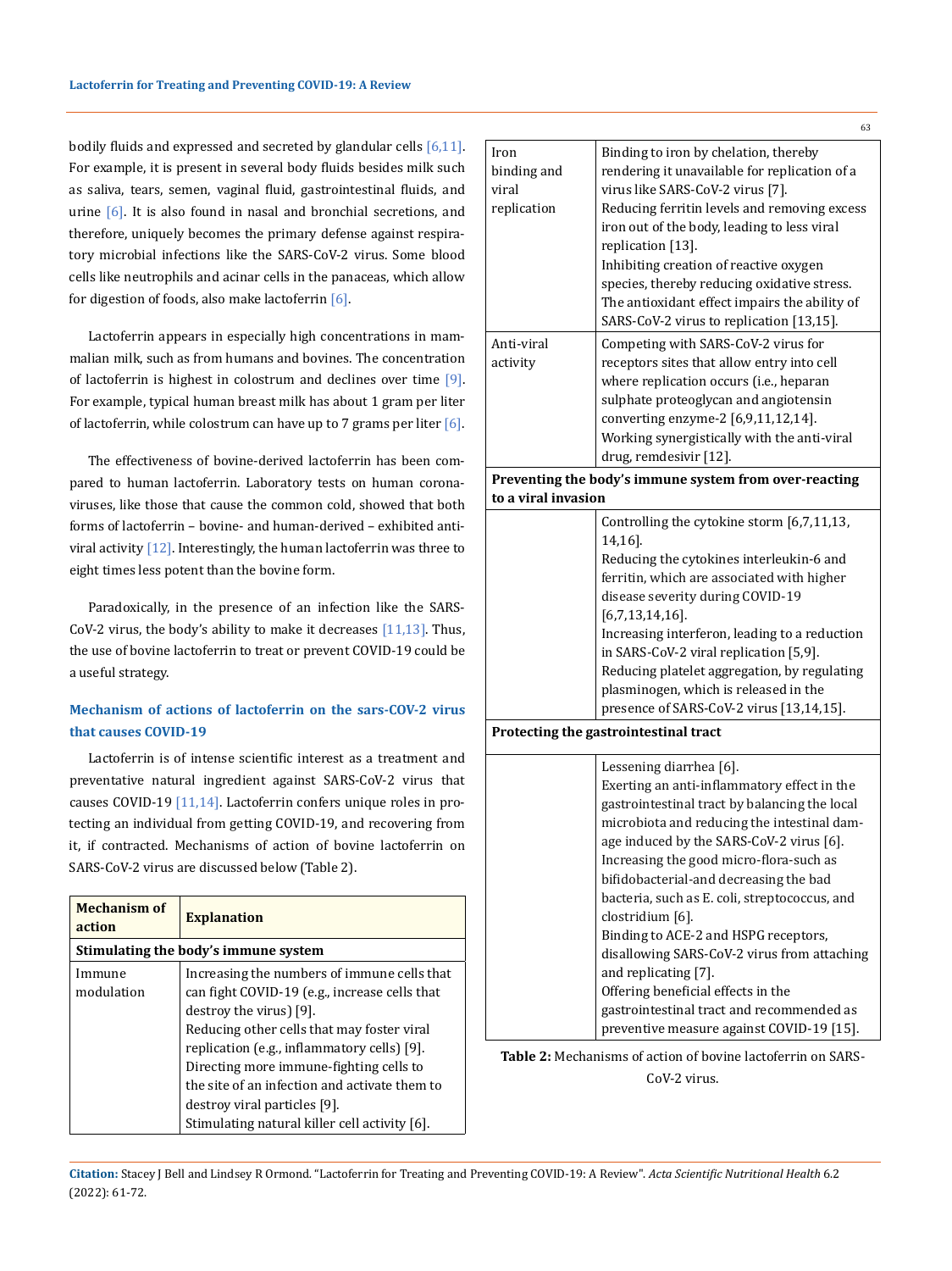# **Stimulating the body's immune system to counteract a pathological viral invasion**

Before the discovery of SARS-CoV-2 virus, lactoferrin had been studied extensively for its ability to enhance the body's immune system after invasion from a viral or bacterial infection [11,13]. This is important because the presence of the SARS-CoV-2 virus dampens one's own immune system, just when it is needed to fight off this virus.

Below are several ways that lactoferrin works to enhance the body's immune system to combat SARS-CoV-2 virus.

### **Immune modulation**

Lactoferrin is a true immune-modulator as it increases the numbers of immune cells that can fight SARS-CoV-2 virus (e.g., increase natural killer cells that destroy the virus) and reduces inflammation that may foster viral replication (e.g., enhancing the antigen expression ability of B cells and regulating the function of T cells) [9]. The immune-modulatory effects of lactoferrin, in essence, allow the body to defend itself against infections, while at the same time, controlling excessive inflammation (discussed in the next section, "Preventing the body's immune system from over-reacting to a viral invasion").

Lactoferrin is an attractive, natural immune enhancer because many immune cell surfaces house receptors that recognize lactoferrin [9]. These cells can use lactoferrin to fight off infections such as the virus that causes COVID-19. Lactoferrin can also direct more immune-fighting cells such as natural killer cells and type 1 interferons to the site of an infection and activate other cells to destroy viral particles.

Lactoferrin also plays a unique role in stimulating the body's ability to make virus-fighting cells called natural killer cells [9]. Oral administration of lactoferrin can enhance natural killer cell activity against virus-infected cells by facilitating the production of another cytokine, interleukin-18 [9]. Cytokines are proteins secreted by cells as part of the body's immune response. It is believed that lactoferrin stimulates natural killer cell activity in the presence of the SARS-CoV-2 virus [6].

#### **Iron-binding and viral replication**

Any bacterial or viral infection that has invaded the body is looking for iron to replicate  $[13,14]$ . Lactoferrin has the ability to bind to iron by chelation, thereby rendering it unavailable for replication of a virus like SARS-CoV-2 virus [7]. Paradoxically, in response to an inflammatory insult like an invading virus, the body releases more iron in the form of iron-containing proteins like ferritin. Lactoferrin can also reduce ferritin levels, thereby removing excess iron out of the body, which leads to less viral replication and reduces inflammation [13].

The ability of lactoferrin to bind iron leads it to behave like an anti-oxidant by controlling oxidative stress [13,15]. The binding of iron is associated with inhibition of reactive oxygen species formation, the hallmark of oxidative stress. This antioxidant effect impairs the ability of SARS-CoV-2 virus to replicate.

### **Anti-viral activity**

Lactoferrin has anti-viral effects, which generally occur in the early phase of infection, preventing viral particles from replicating  $[4,7,9,11]$ . It is possible that the way lactoferrin behaves as an anti-viral is that it binds directly to SARS-CoV-2 virus, and prevents the virus from replicating  $[6,11]$ . However, based on how lactoferrin behaves against other viruses, this seems unlikely, according to others who have argued that lactoferrin doesn't bind to a virus like SARS-CoV-2 [12].

Lactoferrin has a long history of being a broad-spectrum, natural, anti-viral natural compound. It has demonstrated abilities to counteract a wide range of human and animal viruses including rotavirus, respiratory syncytial virus, herpes viruses, hepatitis C, Chikungunya, cytomegalovirus, human papillomavirus, and the human immunodeficiency virus [6,9,11]. All of these viruses and SARS-CoV-2 virus share a common molecule, heparan sulphate proteoglycan (HSPG), which is an attachment factor that sits on the hosts' cell membranes [12].

Any virus, including SARS-CoV-2 virus, needs to attach to the host's cells and then bind to receptors on the cell surfaces to make someone ill [9]. SARS-CoV-2 virus uses its spike protein, which sits on the viral cell membrane, to attach to HSPG and then to the host cell's receptor, angiotensin converting enzyme-2 (ACE-2) [12,14]. Receptors are like doors that enable movement of biological chemicals in and out of the cells. They require "keys", which only allow certain compounds like SARS-CoV-2 virus' spike protein to attach and enter a cell if they have the right match (i.e., the right key).

Two receptors are of interest because both SARS-CoV-2 virus and lactoferrin possess the "right key". One receptor is called HSPG

64

**Citation:** Stacey J Bell and Lindsey R Ormond*.* "Lactoferrin for Treating and Preventing COVID-19: A Review". *Acta Scientific Nutritional Health* 6.2 (2022): 61-72.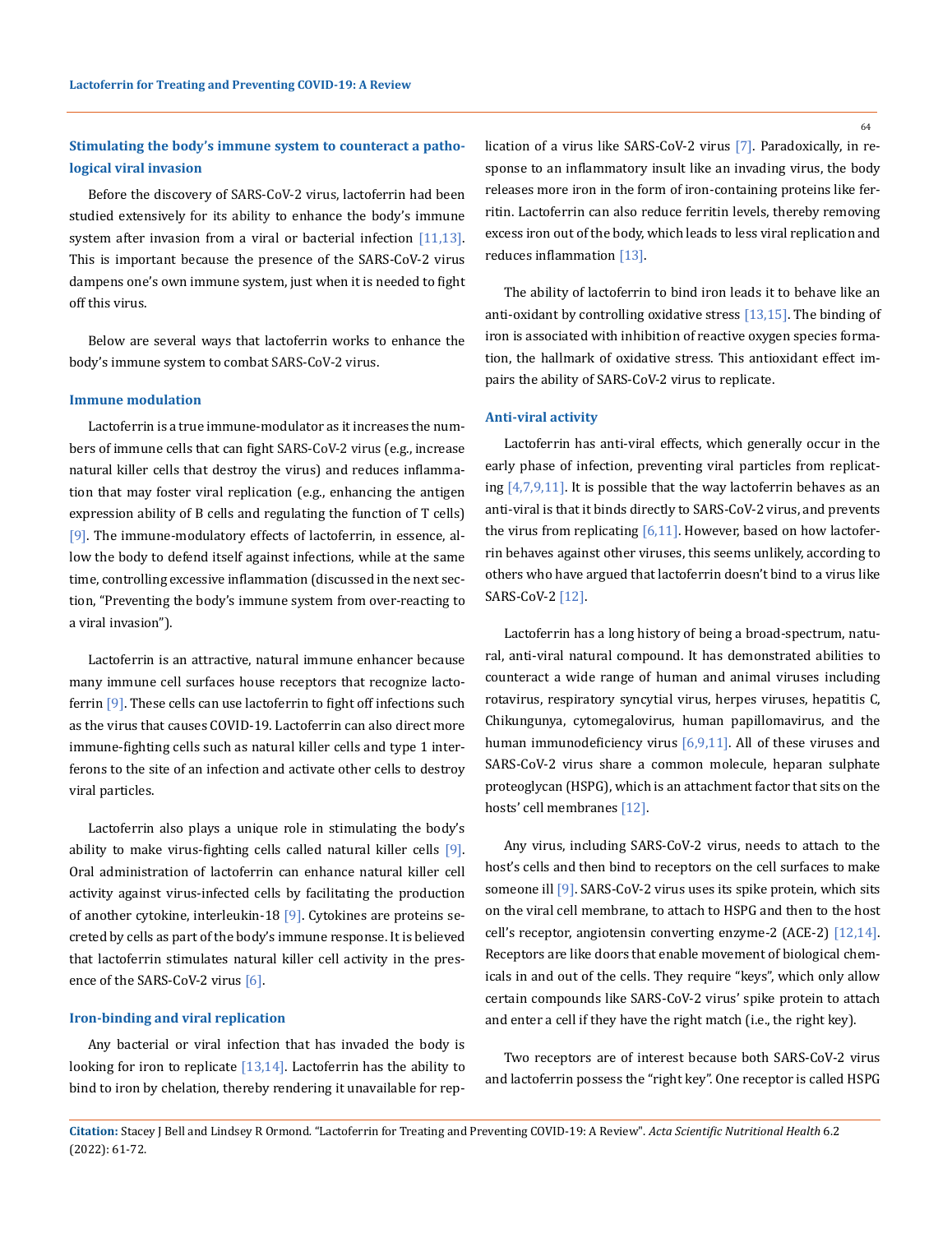and the other is ACE-2  $[14]$ . Once a virus attaches to these doors (receptors), it takes over a cell's regular operation, and begins replicating itself. If lactoferrin binds to these receptors first, then SARS-CoV-2 virus can no longer attach to the cell and commandeer operations.

These ACE-2 and HSPG receptors are on cells in the respiratory system, where SARS-CoV-2 virus first takes hold. Taking lactoferrin immediately after testing positive for COVID-19 may be advisable to prevent SARS-CoV-2 virus attaching to these receptors and replicating. In addition, over time, SARS-CoV-2 virus can progress to the gastrointestinal tract, where these same receptors are also present [9]. The gastrointestinal tract is a site where the body internalizes SARS-CoV-2 virus, allowing for viral replication to occur leading to active infection. Abundant lactoferrin remains on the lining of the gastrointestinal tract immediately after ingestion, thereby protecting the body's cells against SARS-CoV-2 virus. Thus, it seems prudent to continue taking lactoferrin for the entire time that the test for COVID-19 is positive, potentially preventing further viral replication and infection.

Another reason to continue with lactoferrin supplementation is that it has been shown to work synergistically with a commonly prescribed anti-viral treatment drug, remdesivir [12].

# **Preventing the body's immune system from over-reacting to a viral invasion**

Any invasion from a foreign body like a virus or bacteria causes the body to mount an immune response to attack it, including releasing cytokines. A modest response is beneficial, but far too often, and in the case of COVID-19, the body over-reacts and releases too many cytokines  $[15]$ . This over-reaction is referred to as a cytokine storm, which some consider the cause of death associated with COVID-19, rather than the virus itself  $[11]$ . In addition to causing a violent immune response, the cytokine storm is also associated with increased thrombosis from excessive platelets clotting, and with intestinal microflora dysbiosis [15]. These changes related to a cytokine storm are thought to be associated with increased morbidity and mortality seen in COVID-19 patients [11,14,15].

Lactoferrin does three things related to preventing the cytokine storm during COVID-19:

- Enhances the release of "good", less inflammatory cytokines such as interleukin (IL)-4 and IL-10 [6]
- Reduces the release of pro-inflammatory cytokines such as tumor necrosis factor-alpha (TNF-alpha), IL-6 and IL-1 beta, and down-regulates nuclear factor-kappa B [6,13,14].

The immune system has been shown to over-respond to the SARS-CoV-2 virus but this can be dampened with lactoferrin. Lactoferrin helps control the immune response to a pathological virus and restore homeostasis [7,11]. This milk protein is able to limit tissue damage in the body by controlling the release of cytokines.

Acute respiratory distress and subsequent death from COVID-19 is not only caused by the SARS-CoV-2 viral infection itself, but also by the hyper-inflammation from the cytokine storm [6,7,11,14,16]. A cytokine profile in severe COVID-19 cases is characterized by an increase in cytokines like IL-6, TNF-alpha, and by acute-phase reactants such as ferritin. With COVID-19, higher levels of IL-6 and ferritin are associated with higher disease severity [13].

Lactoferrin has been shown to reduce IL-6 and ferritin in both experimental models and human studies of SARS-CoV-2 virus [6,7,13,14,16]. In experimental studies, TNF-alpha was also decreased in cells treated with lactoferrin. These findings suggest that lactoferrin can modulate an over-active immune and control the inflammatory response, which, if left unchecked, causes respiratory failure and possibly death. Thus, lactoferrin represents a non-toxic health supplement that could be a candidate as an adjunct treatment in treating severe cases of COVID-19 [7,11,14].

Another cytokine of interest is interferon. The presence of the SARS-CoV-2 virus reduces the body's ability to produce interferon, which is normally made to fight off infections [5]. Interferon production is increased with lactoferrin, leading to a reduction in the SARS-CoV-2 viral replication [9].

Not directly related to the immune system over-reacting but equally important is the ability of lactoferrin to serve as an anti-coagulant. Lactoferrin has the ability to regulate plasminogen, which is a protein that is released in the presence of the SARS-CoV-2 virus. Over production of plasminogen causes the body to make too many platelets, resulting in excess blood clotting  $[13,14,15]$ . The ability to lessen how aggressively the blood clots is as important as con-

65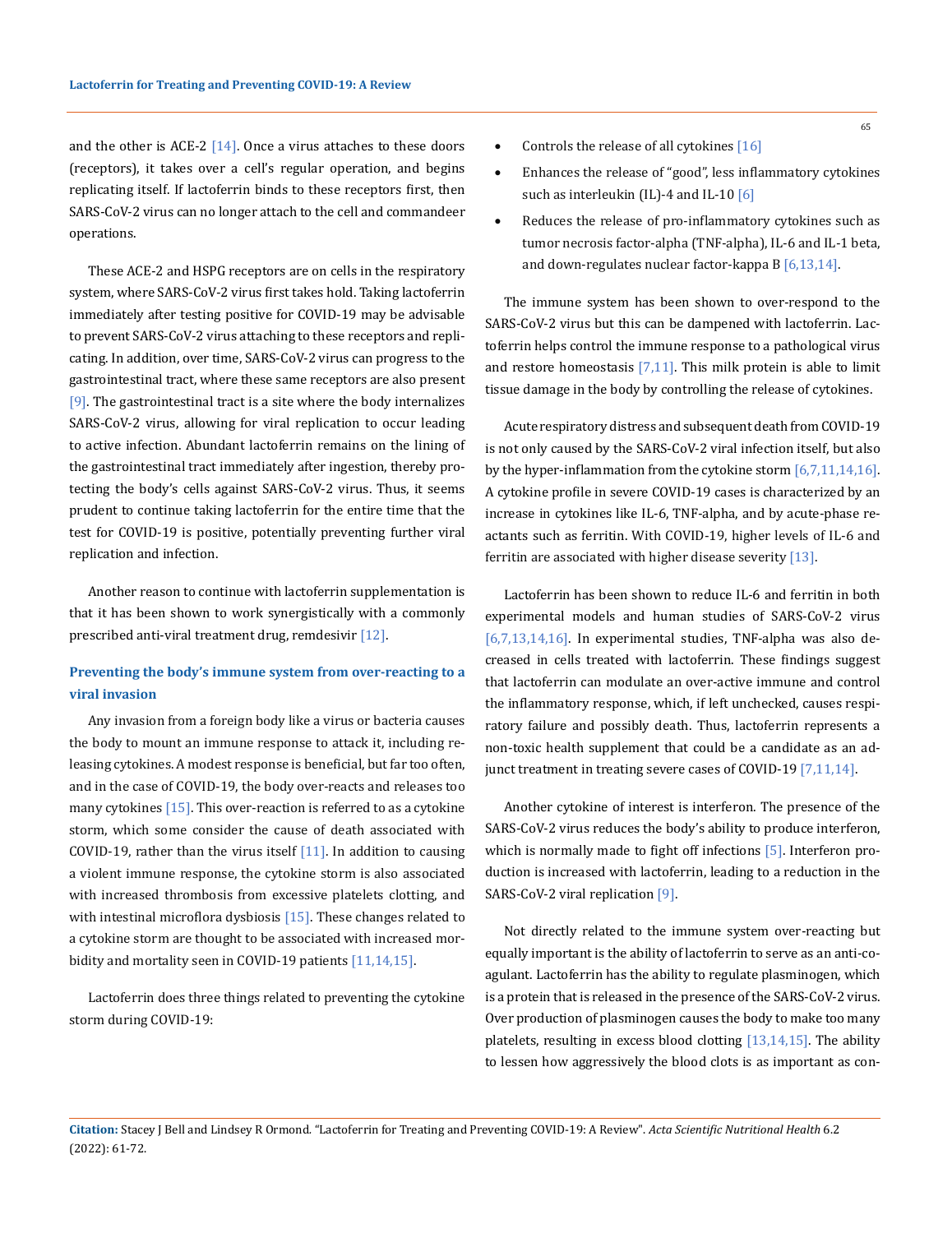trolling how fast the SARS-CoV-2 virus replicates. Both are major causes of organ failure and possibly death.

#### **Protecting the gastrointestinal tract**

Although the SARS-CoV-2 virus starts to replicate in the respiratory system, it eventually makes its way to the gastrointestinal tract where it continues replicating [9]. This is known because viral shedding from the stool occurs in a substantial portion of patients with COVID-19<sup>[7]</sup>.

Evidence of the SARS-CoV-2 virus entering the gastrointestinal tract is also based on a human study in which 94% of the patients developed diarrhea  $[6]$ . When oral lactoferrin was given to these COVID-19 patients, it lessened diarrhea within five days. It is thought that lactoferrin may exert an anti-inflammatory effect in the gastrointestinal tract by balancing the local microbiota and reducing the intestinal damage induced by the SARS-CoV-2 virus. Lactoferrin can increase the good micro-flora-such as bifidobacterial-and decrease the bad bacteria, such as E. coli, streptococcus, and clostridium.

Using a line of cells from the intestine called Caco-2, investigators looked at the effect of lactoferrin blocking SARS-CoV-2 virus from entering these cells  $[7]$ . These cells have two receptors (i.e., ACE-2 and HSPG) that are available for both SARS-CoV-2 virus and lactoferrin. If lactoferrin has been orally consumed, then it is able to bind to these receptors, disallowing SARS-CoV-2 virus from attaching and replicating. These investigators found that lactoferrin boosted the anti-viral immune response in these human gastrointestinal cells, partially inhibiting SARS-CoV-2 infection [7]. Thus, lactoferrin appears to be an anti-viral treatment in the gastrointestinal tract against SARS-CoV-2 virus. Lactoferrin is also considered to be a preventative measure, offering beneficial effects in the gastrointestinal tract  $[15]$ .

### **Human studies**

Despite the promising *in vitro* studies showing positive effects of lactoferrin on neutralizing the harmful effects of SARS-CoV-2 virus, clinical studies are lacking. Three studies were identified on PubMed [\(https://pubmed.ncbi.nlm.nih.gov/](https://pubmed.ncbi.nlm.nih.gov/) ) in which lactoferrin was given to people who had COVID-19. A summary of the three studies is presented on table 3.

66

Giving lactoferrin to patients with mild-to-moderate COVID-19 shortened the time to a negative polymerase chain reaction (PCR) test, compared to patients not receiving lactoferrin.

Lactoferrin speeds up recovery by improving

symptoms related to COVID-19 like having a dry cough, muscle aches, fatigue, headaches, and being able to taste food.

Beneficial effects of supplemental lactoferrin begin within five days of use and continue improving

symptoms after 10 days.

Lactoferrin helps patients with COVID-19, but also seemed to prevent family members living with these patients from contracting the virus.

Lactoferrin, provided as a liposome, was studied in two of the three studies and was found to be effective at treating CO-VID-19. One study used the non-liposomal form of lactoferrin and did not find any benefit, but perhaps this was due to the low dose provided (200 mg and 400 mg) and the short duration of the study, which was seven days. It is not clear whether the lactoferrin needs to be provided as a liposome based on these three clinical trials. All in vitro studies on SARS-CoV-2 virus revealed important benefits from non-liposomal lactoferrin. Lactoferrin should be considered as an adjunctive treatment to patients with COVID-19. It was shown to be effective when combined with usual care consisting of things like supplemental oxygen, anti-biotics, anti-viral medications, and other nutrients like vitamin C and zinc.

Liposomal lactoferrin can be provided orally and as a nasal spray. The SARS-CoV-2 virus begins in the nose and in some cases migrates to the gastrointestinal track. Hence, this dual approach of delivering

lactoferrin may be more beneficial than just providing it orally. No adverse side effects of lactoferrin were reported. Lactoferrin is safe for children, adults, and pregnant women.

**Table 3:** Summary of outcomes from three clinical studies in patients with COVID-19 who received lactoferrin\*.

\*Based on references [6,13,17].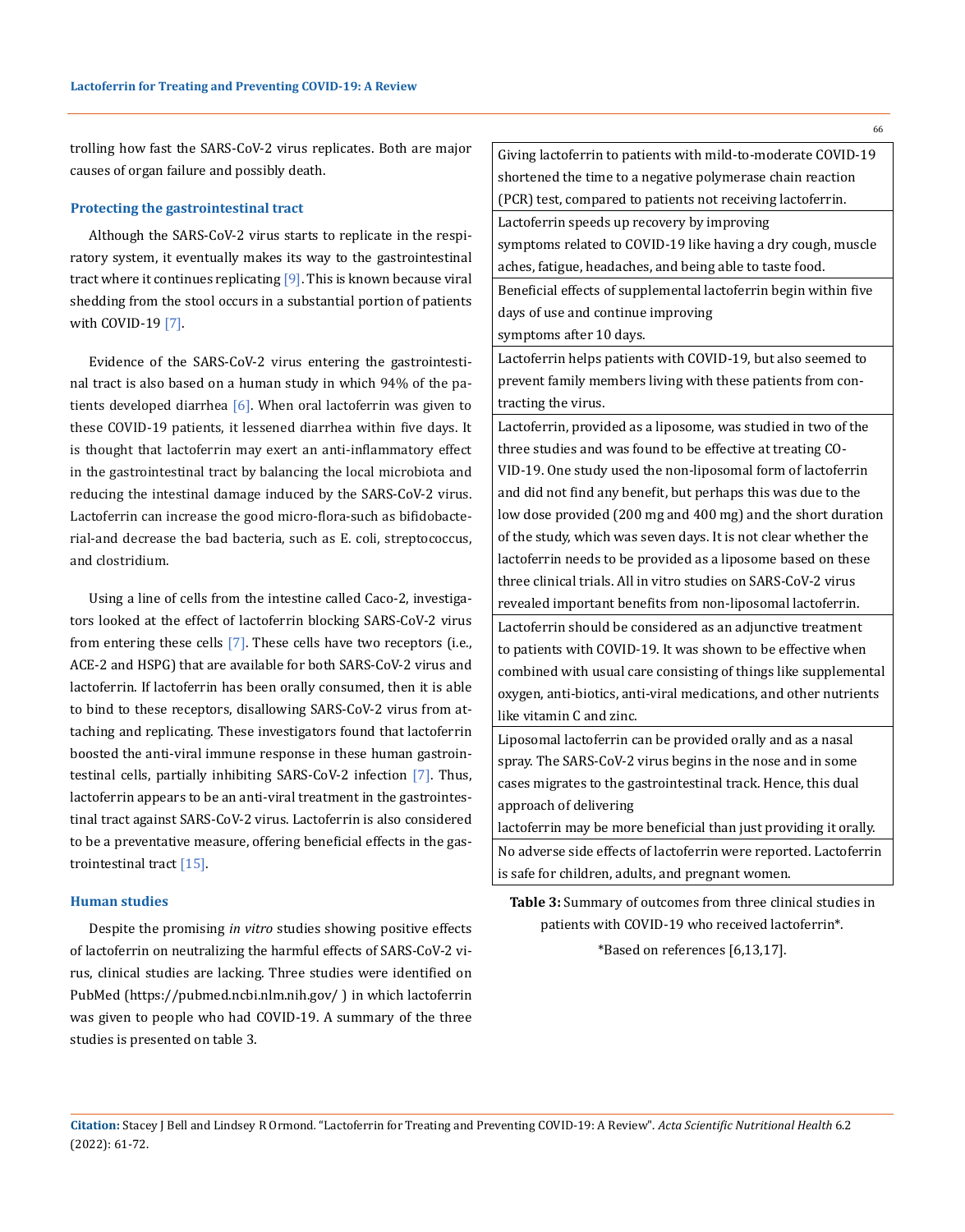# **Detailed review of three human studies using lactoferrin in treatment of COVID-19.**

## **Study 1**

The first reported use of lactoferrin in patients with documented COVID-19 was conducted by a group of researchers from Sesderma Laboratories [6]. Seventy-five, home-bound patients with documented COVID-19 entered a study to receive liposomal lactoferrin, zinc, and vitamin C. Patients were monitored twice daily for ten days and then followed up one month later. Another group of family members  $(n = 256)$ , who were living with these COVID-19 patients, received the same compounds but at half the doses of these compounds.

COVID-19 patients in this study took four to six doses of liposomal lactoferrin daily that provided between 256 and 384 mg daily; in this range, the participants also received about 60 mg of vitamin C. Liposomal zinc, 10 mg twice daily was also provided. Those who started the study with a headache, dry cough, and nasal congestion were also treated with liposomal lactoferrin nasal drops and mouth spray. Others with breathing difficulty were provided lactoferrin in an aerosolized form.

The most important finding was that the major symptoms associated with COVID-19 mostly cleared up after five days with liposomal lactoferrin, liposomal zinc, and vitamin C. Sixty-one percent started off with a dry cough and 39% had it at day-5. Similarly for muscle aches, 67% started off with this, yet only 2% complained of this symptom at day 5. Ninety-four percent started off complaining of feeling tired, but by day 5, only 28% had this complaint. Headaches, that were present in 56% of the subjects at the start of the study, went away completely at day 5. For those 77% who lost their sense of taste, on the fifth day of follow-up, 44% still had this problem, but which completely resolved by day 10. This showed that liposomal lactoferrin was helpful in treating COVID-19 patients. For the healthy family members who got half of the lactoferrin dose (128 to 192 mg) and other nutrients, no one contracted COVID-19, indicating that this regimen may be helpful as a preventative agent.

The results of this study were considered to be limited because there was no control group. However, the promising results showed that lactoferrin was simple to take, safe, and potentially could be used as a treatment for and prevention against COVID-19. And lactoferrin can be used by the young, elderly, and pregnant women.

### **Study 2**

A later clinical study in patients with COVID-19 [13], who received lactoferrin and usual care, found similar benefits to the earlier study [6]. Ninety-two individuals were recruited for the study of which 67 presented with mild-to-moderate symptoms and 25 were asymptomatic. Each was assigned to one of three treatment groups: 1<sup>st</sup>, oral and intranasal liposomal lactoferrin (32 total, of which 14 were hospitalized but not in the ICU, and 18 were at home), 2<sup>nd</sup>, usual care of antibiotics (28 hospitalized patients), or 3rd, home-based patients not taking medications or lactoferrin (28 patients). Another group of 32 COVID-19-negative subjects were untreated, healthy, and served as a control group. Average ages for the three patient groups ranged from 40 to 50 years.

The 32 patients assigned to receive daily liposomal lactoferrin received capsules taken orally containing 100 mg of lactoferrin each, and a nasal spray containing 8 mg of lactoferrin per mL. The scheduled oral treatment was 1 gram daily of lactoferrin for 30 days (10 capsules per day) and the intra-nasal spray was administered 3 times daily (a total of about 16 mg of lactoferrin per each nostril).

The primary endpoint was the length of time to become negative for SARS-CoV-2 virus using a PCR test. The group receiving lactoferrin were the first to become negative at day 14 (mean time to negative test;  $P < 0.0001$ ), compared to non-significant findings from those who received standard medical management (mean time to negative test; day 27), and no treatment COVID-19 patients (mean time to negative test; day 33). This suggests that liposomal lactoferrin may shorten the time that someone is contagious.

The secondary endpoint was the duration of time to recover from COVID-19 symptoms. Those receiving lactoferrin had faster recovery compared to the standard care group and to non-treated patients. Fatigue was the most common remaining symptom of those who were still symptomatic at day-30 (21%), which was down from its high of 50% of subjects at day-15. Other symptoms of a cough and joint pain improved, but the lack of a sense of smell did not return.

Tertiary endpoints were related to inflammatory markers. After 30 days in the lactoferrin-supplemented group, the inflammatory cytokine, IL-6 was significantly reduced compared to baseline (P < 0.05). As previously mentioned, this cytokine goes up with the se-

**Citation:** Stacey J Bell and Lindsey R Ormond*.* "Lactoferrin for Treating and Preventing COVID-19: A Review". *Acta Scientific Nutritional Health* 6.2 (2022): 61-72.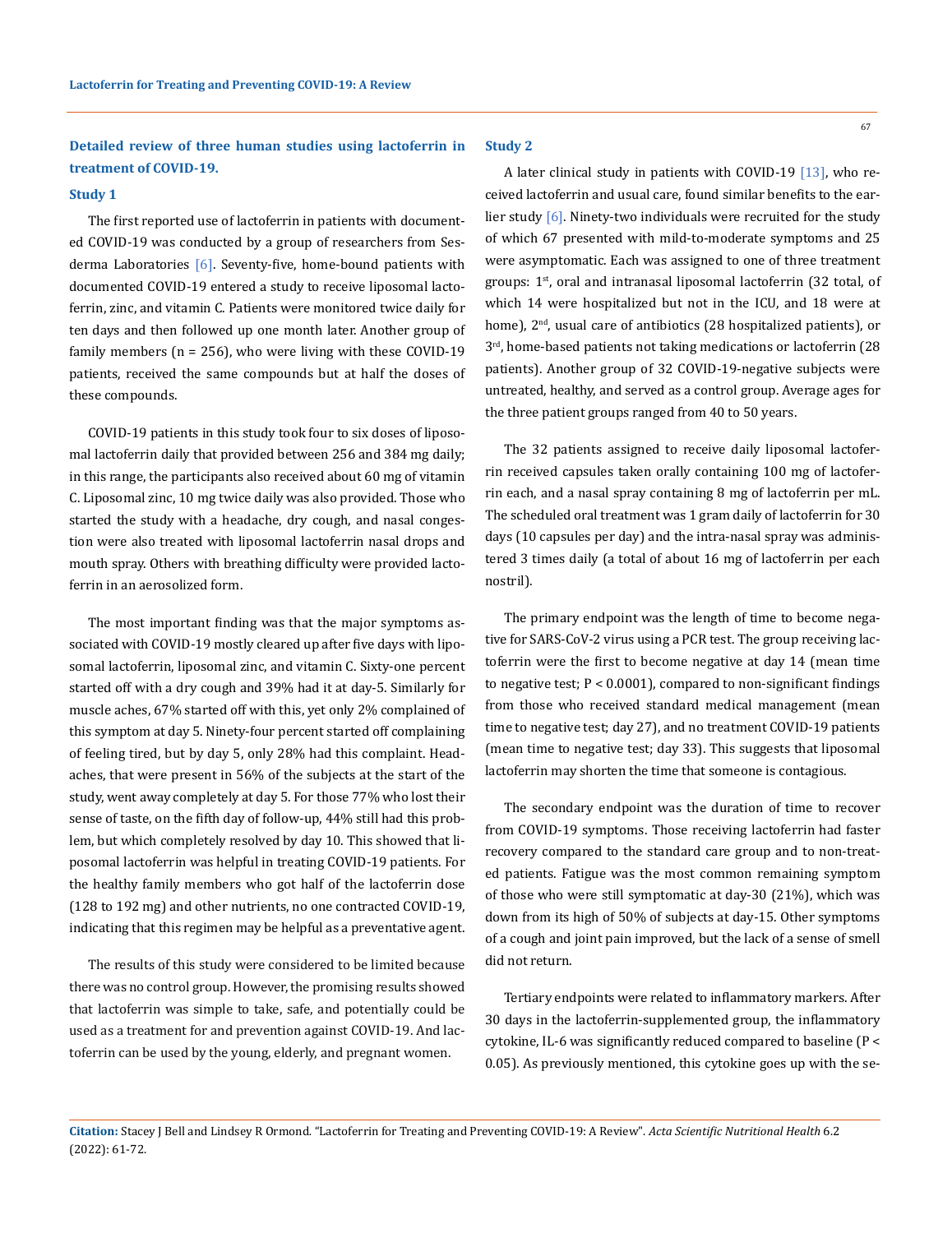verity of illness, indicating that lactoferrin may reduce it, and thus the burden of the virus on the body. Similarly, elevated ferritin is associated with worse outcomes from COVID-19, and the lactoferrin group experienced a significant decrease in this marker (P < 0.04).

Thus, the findings of this study suggest that liposomal lactoferrin is a safe and effective adjunctive treatment of patients with CO-VID-19, who have mild-to-moderate symptoms or are asymptomatic.

*Study 3*. A third study lasting seven days [17] using a non-liposomal lactoferrin showed improvement in symptoms, but these did not achieve the statistically significant as seen in the previous two studies in patents with COVID-19  $[6,13]$ . The participants  $(n = 54)$ had confirmed, mild-to-moderate cases of COVID-19 [17]. All participants received usual care which included: oxygen, hydroxychloroquine, vitamin C at 1 g daily, zinc at 600 mg daily and acetylcysteine at 200 mg three times daily. Two groups, each with 18 subjects, received lactoferrin - one at 200 mg once daily, and the other at 200 mg twice daily for seven days. Another group served as a control and did not get lactoferrin.

The findings showed no statistically significant difference among the three groups regarding recovery of symptoms or laboratory tests improvements. The two lactoferrin groups improved over seven days for COVID-19 symptoms including fever, dry cough, diarrhea, headache, loss of sense of taste and/or smell and tiredness, but not significantly more than the control group. It is possible that the amount of lactoferrin provided, the use of non-liposomal lactoferrin, or the short duration of study lead to these null findings.

#### **Digestion and absorption of lactoferrin through the life cycle**

Orally ingested lactoferrin passes from the stomach and travels into the blood or lymphatic system, depending upon different periods of life  $[14,18,19]$ . The major challenge that hinders the wide application of lactoferrin is related to its poor *in vivo* stability, due to rapid degradation by proteolytic enzymes associated with aging.

Human babies and newborns of other mammals enjoy the full benefits of lactoferrin with milk consumption that is essential for their development  $[18]$ . Breast-fed babies or infants, who are given a formula fortified with added lactoferrin, ingest high amounts of lactoferrin that directly induces the growth and proliferation of enterocytes [19]. In these cases, limited gastric degradation of lactoferrin occurs. Lactoferrin plays an important role during infancy and has been shown to reduce the risk of sepsis in pre-term infants, according to a meta-analysis including ten randomize controlled trials involving 3, 679 infants [20].

As infants grow, less lactoferrin is ingested and the maturation of the digestive system allows for a more complete digestion of it. Lactoferrin is broken down into several large fragments by the gastric digestive enzyme, pepsin [19]. Since lactoferrin receptors are found in the intestinal mucosa and in the cells of the lymphatic tissue of the intestine, it is important that lactoferrin maintains its structural integrity to bind its receptors at these two sites [19].

By adulthood, orally consumed lactoferrin will be largely digested into small molecules in the stomach, and thus, it will no longer be intact. However, gastric degradation of lactoferrin in humans still allows for 60 - 80% of what is ingested to enter the small intestine intact after oral ingestion  $[21]$ . In addition, protein degradation also has positive aspects as some peptides produced by its digestion, such as lactoferricin, a 25-residue peptide, and lactoferrampin, a 20-residue peptide, display potent defensive activity [19]. Lactoferricin, in some cases, displays more potent antibacterial, antimicrobial, and anti-inflammatory properties, and greater anti-fungal activity than intact lactoferrin. In addition, lactoferrampin shows wide antimicrobial action against bacteria, viruses, yeasts and parasites. Additional studies are needed to identify all biological activities of these bioactive peptides derived from the digestion of lactoferrin.

#### **Encapsulating lactoferrin**

Some have argued that encapsulating or enterically-coating orally ingested lactoferrin will prevent gastric degradation [14,19,21]. Some methods include PEGylation, which appears to be one of the best; iron saturation; chitosan and chitosan derivatives; and shells comprising alternate layers of bovine serum albumin and tannic acid [18,19]. However, clinical studies are lacking to show the effectiveness of these methods.

## **Liposomal lactoferrin**

Creating a lactoferrin liposome is another method that may offer protection in the stomach and allow for the lactoferrin to be taken up by the lymphatics rather than going through the portal circulation, as is typical with most ingested protein [14]. A group

68

**Citation:** Stacey J Bell and Lindsey R Ormond*.* "Lactoferrin for Treating and Preventing COVID-19: A Review". *Acta Scientific Nutritional Health* 6.2 (2022): 61-72.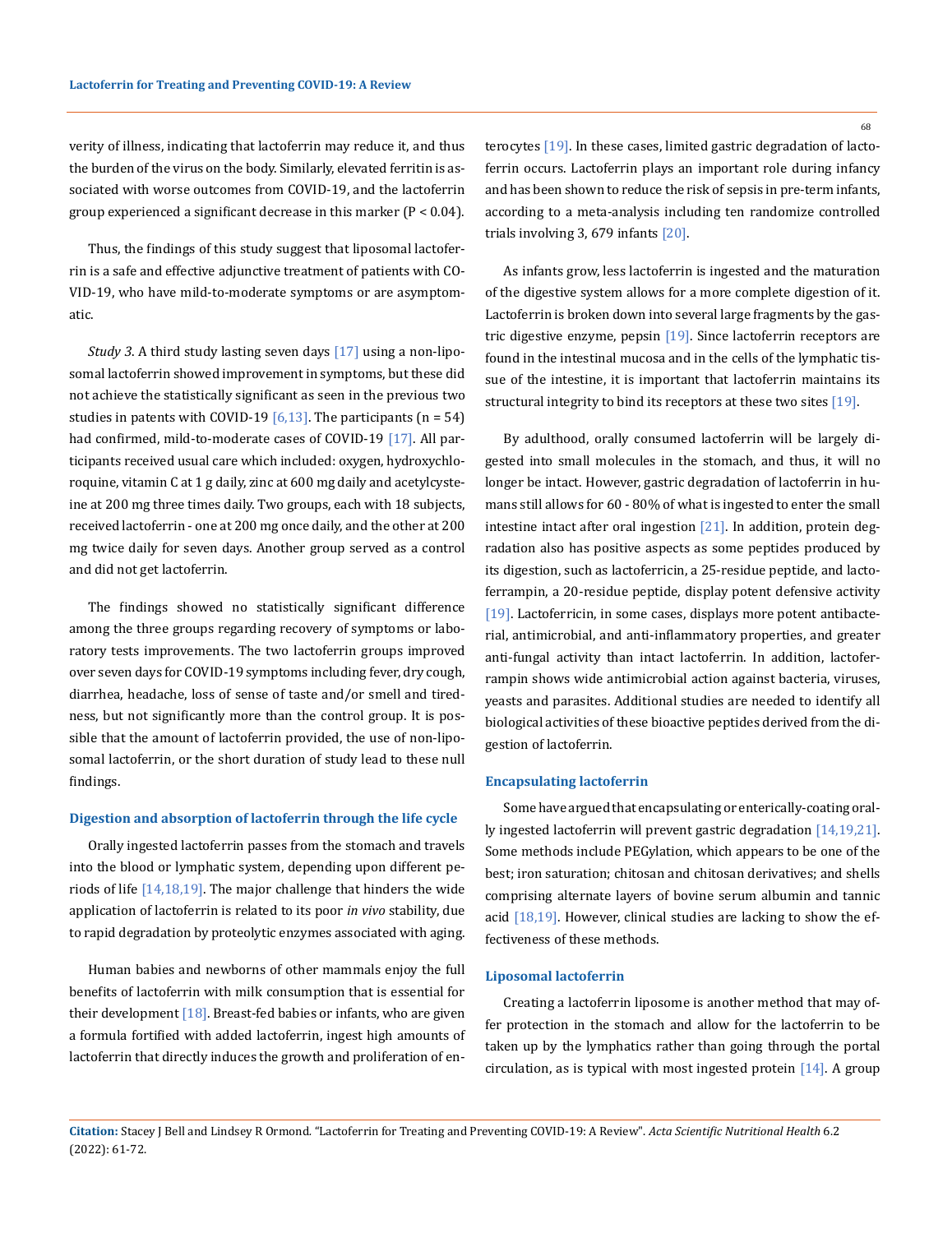of Japanese investigators prepared a lactoferrin liposome using multi-lamellar layers composed of egg yolk phosphatidylcholine and phytosterols [21]. Using an *in vitro* artificial gastric digestion model, this liposomal form of lactoferrin withstood gastric degradation better than a non-liposomal form but a certain level of the non-liposomal form remained intact. This study showed that oral lactoferrin can be considered to enter the intestinal lumen and have the biological functions, regardless of whether it is liposomalized or not.

The only human study testing liposomal lactoferrin (300 mg) on immune function was performed in healthy males [22]. The liposomes were made using multi-lamellar vehicles and prepared by hydrating the food grade lecithin, but this method was not identical to other preparations  $[21]$ . Multiple measures of immune function were evaluated but only one, interferon-alpha, increased in the liposomal but not non-liposomal form of lactoferrin. Other markers of immune function were not significantly different between the two forms of lactoferrin (e.g., natural killer cell activity, IL-6, TNF-alpha). This finding contradicts another study in which both interferon and natural killer cells increased in response to a nonliposomal form of lactoferrin [9]. Another human study [6] used a different preparation method for liposomal lactoferrin to the one in this study  $[22]$ , but did not measure blood, so no comparison can be made about the efficacy of liposomal lactoferrin on immune markers.

It seems that liposomal lactoferrin is an appealing way to deliver this protein, but clinical data are lacking on whether it is superior to the non-liposomal form. Both seem to work in a variety of ways to boost immunity. No human studies have confirmed that liposomal lactoferrin remains intact and enters the lymphatic system and other unresolved issues remain (Table 4).

| <b>Issue related to</b><br><i><u><b>lactoferrin</b></u></i> | Resolved/unresolved                                                                                                                                                       |  |
|-------------------------------------------------------------|---------------------------------------------------------------------------------------------------------------------------------------------------------------------------|--|
| <b>Clinical studies</b>                                     |                                                                                                                                                                           |  |
| Liposomal form of<br>lactoferrin                            | Showed efficacy against COVID-19<br>symptoms $[6,13]$ .                                                                                                                   |  |
| Non-liposomal form of<br>lactoferrin                        | Did not show efficacy [17].<br>Unresolved: the non-liposomal did<br>not show efficacy because of its form,<br>inadequate dose, or short duration of<br>the study $[17]$ . |  |

| ctoferrin is digested |
|-----------------------|
| es in infants and mo: |

69

|                      | Less lactoferrin is digested by gastric<br>enzymes in infants and more of the |
|----------------------|-------------------------------------------------------------------------------|
|                      | intact form reaches the intestine                                             |
|                      | $[18, 19]$ .                                                                  |
|                      | 60 - 80% of orally consumed                                                   |
|                      | lactoferrin enters the intestine intact                                       |
| Changes with aging   | [21]                                                                          |
|                      | Degradation of lactoferrin in the                                             |
|                      | stomach produces other bio-active                                             |
|                      | proteins [19].                                                                |
|                      | Unresolved: providing more                                                    |
|                      | non-liposomal lactoferrin may                                                 |
|                      | obviate the need to create a liposome                                         |
| <b>Encapsulation</b> |                                                                               |
| Multiple methods     | Many methods exist, including                                                 |
|                      | liposomal form [18,19,21].                                                    |
|                      | Liposomal methods used in clinical                                            |
|                      | studies [6,13,22] were not identical                                          |
|                      | to others that confirmed entry into                                           |
|                      | the lymphatics $[21]$ .                                                       |
|                      | Unresolved: all liposomal forms of                                            |
|                      | lactoferrin are not the same.                                                 |

**Digestion/absorption**

**Table 4:** Liposomal or non-liposomal lactoferrin: what is known and what is unresolved.

# **Liposomal vs non-liposomal lactoferrin for COVID-19 treatment and prevention**

Whether it is necessary for lactoferrin to be in a liposomal form to be effective against COVID-19 is unknown. Serrano., *et al.* [6] argue that the use of soybean phosphatidylcholine to make the liposomal lactoferrin enhances absorption and bioavailability. They argue that the newly formed liposomes are thought to be protected from gastric acid degradation, allowing more lactoferrin to arrive in the duodenum. This would enable the liposomal lactoferrin to remain in the circulation longer compared to a non-liposomal form.

Based on the three clinical trials identified in this review [6,13,17] using lactoferrin to treat or prevent COVID-19, only studies using the liposomal form had significant beneficial findings [6,13]. One of the two liposomal lactoferrin studies [6] also provided 60 mg of vitamin C and 20 mg zinc, which have been shown to have anti-viral properties. However, based to two extensive reviews, neither nutrient has conclusive evidence to be effective against SARS-CoV-2 virus [23,24]. The amounts of vitamin C and

**Citation:** Stacey J Bell and Lindsey R Ormond*.* "Lactoferrin for Treating and Preventing COVID-19: A Review". *Acta Scientific Nutritional Health* 6.2 (2022): 61-72.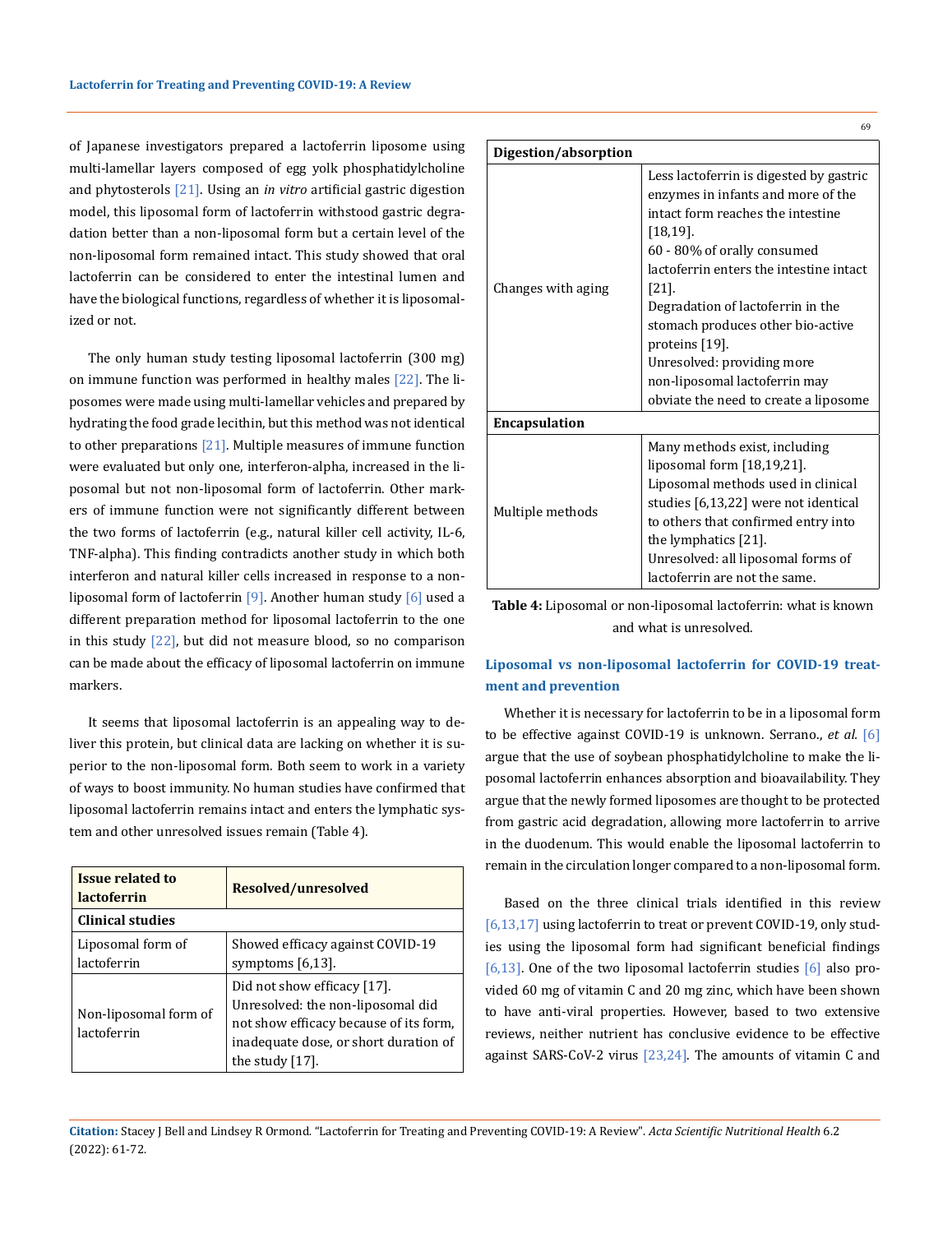zinc provided to these COVID-19 patients  $[6]$  were lower than the amounts proposed by others  $[23,24]$ . In the review articles, the authors suggest giving daily amounts of vitamin C at 2-8 grams  $[23]$ , and zinc, based on 15 clinical studies in COVID-19, of at least 50 mg  $[24]$ . Hence, it is unlikely that the inclusion of vitamin C and zinc had any meaningful impact on the benefits seen in recovery from COVID-19, and all benefits were likely attributable to the liposomal lactoferrin [6].

The study using non-liposomal lactoferrin for COVID-19 patients [17] provided the participants with daily amounts of vitamin C (1 gram) and zinc (600 mg). The amount of vitamin C is closer to what has been proposed by others to fight SARS-CoV-2 virus [23]. However, the amount of zinc provided was well in excess of what is typically recommended or used in clinical studies in patients with COVID-19  $[24]$ . It is possible that excessive zinc (more than 300 mg per day) can adversely affect the immune response by impairing lymphocyte and neutrophil function, and on the anti-viral side, by reducing interferon-gamma levels and interferon regulatory factor 1 expression  $\lceil 24 \rceil$ . Whether the excess zinc used in this study  $\lceil 17 \rceil$ adversely impaired the ability of the non-liposomal lactoferrin to have significant benefits against COVID-19 is unknown.

It seems paradoxical that the non-liposomal form of lactoferrin had no significant benefits for the treatment of COVID-19. In many other *in vitro* studies that did not use the liposomal form of lactoferrin, numerous benefits were observed (e.g., antibacterial, antiviral, antitumor, antifungal, anti-inflammatory, immunomodulatory), including in fighting SARS-CoV-2 virus [9,11,12,13]. Furthermore, this assumption contrasts another clinical study, which showed significant benefits of non-liposomal lactoferrin in reducing the number of common colds (P < 0.001) and of associated symptoms  $(P < 0.05)$  compared to a placebo group  $[25]$ .

# **Proposed amounts of lactoferrin to use for treatment and prevention of COVID-19**

Lactoferrin has been studied extensively in the laboratory setting for its benefits in reducing the harmful effects of the SARS-COV-2 virus. It is clear that this milk protein works to reduce viral replication, enhance the immune system, and control the immune system in response to this virus. Only three published clinical studies are available from PubMed [\(https://pubmed.ncbi.nlm.](https://pubmed.ncbi.nlm.nih.gov/) [nih.gov/\)](https://pubmed.ncbi.nlm.nih.gov/). Other articles have put forth recommendations as well. By staying within these recommendations, lactoferrin has been shown to be safe. Several investigators have stated that lactoferrin has two potential therapeutic roles: [1] to serve as a treatment to control tissue damage induced during COVID-19 disease; and [2] to function prophylactically to prevent getting COVID-19 [11,14,15].

### **Treatment**

#### **Optimal intake summary**

At least 245 mg daily of lactoferrin is required to see COVID-19 patients convert to a negative PCR test and see improvements in symptoms associated with this conation. Taking up to 1 gram daily is safe and effective. Using only 200 mg and 400 mg daily was not effective at improving symptoms.

### **Bottom line**

500-1,000 mg daily of lactoferrin until symptoms associated with COVID-19 have improved or gone away completely.

#### **Scientific support**

One group recommended taking 64-96 mg of liposomal lactoferrin every six hours to treat COVID-19 (245-384 mg daily) [6]. Doses can be increased to 128 mg every six hours (512 mg per day) as needed. Others suggest taking 1 gram of liposomal lactoferrin daily for 30 days along with an intranasally spray administered 3 times daily (a total of about 16 mg/nostril)  $[13]$ . Another group showed no benefit of 200 mg or 400 mg of non-liposomal lactoferrin for significantly improving symptoms [17]. Safety and use of lactoferrin in other conditions has been confirmed in a range of 100 mg to 4.5 grams daily [11].

### **Prevention**

## **Optimal intake summary**

Lactoferrin taken between 200 mg and 1,000 mg daily is required.

### **Bottom line**

250 mg to 500 mg of lactoferrin daily.

### **Scientific support**

Oral lactoferrin in the range of 100 mg to 1,000 mg daily for humans was effective at reducing the incidence of getting sick from viral infections [11]. Another group recommended taking 64 mg,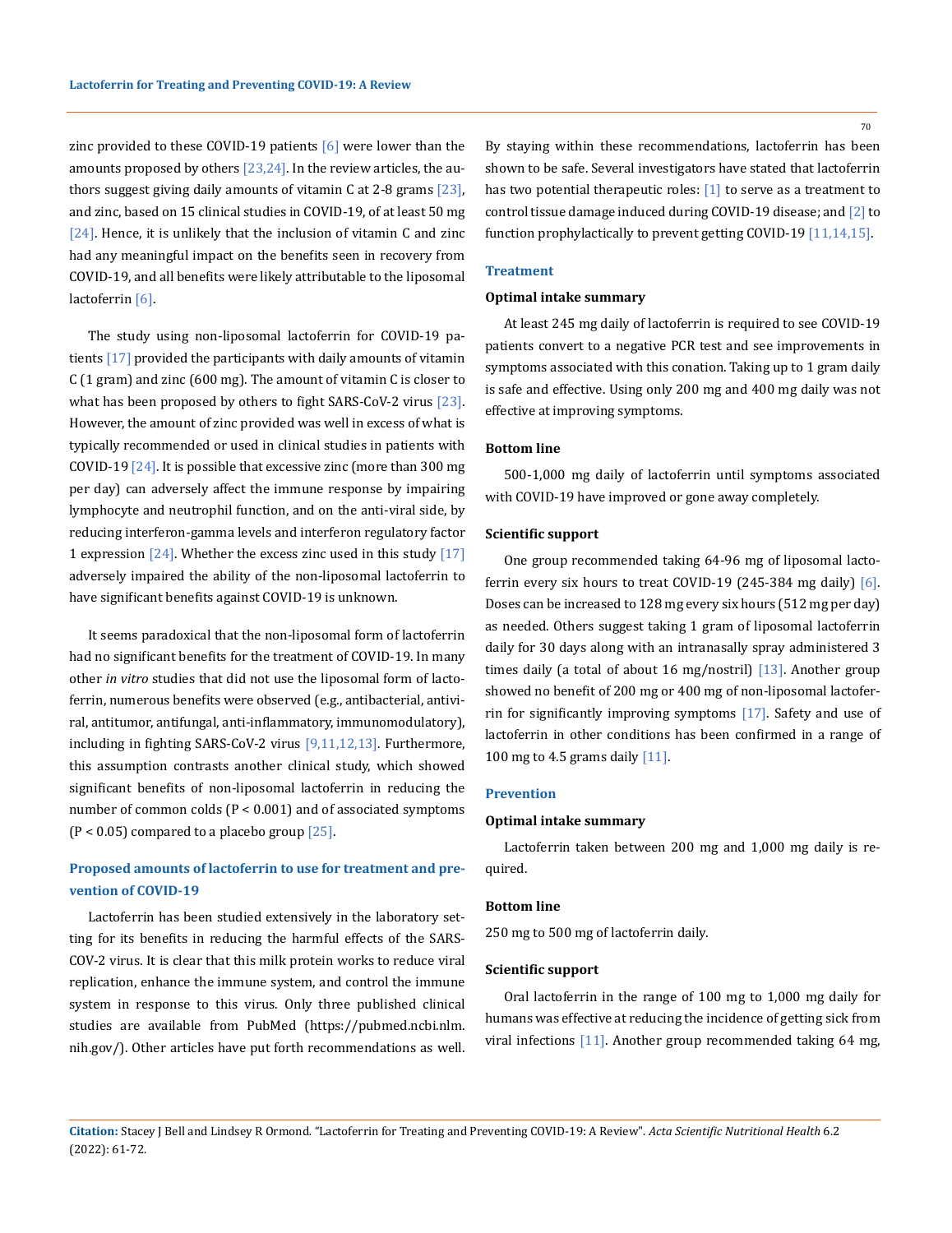two to three times daily of liposomal lactoferrin to prevent COV-ID-19 (128-192 mg/d) [6].

## **Conclusions**

COVID-19 is here to stay. Much has been learned over the past two years about how it is transmitted, treated, and prevented. Now is the time to consider natural products that can work with available treatments and preventative agents like vaccines. Of those natural compounds screened for efficacy, bovine lactoferrin, a milk protein, rises to the top as being the best at supporting the body to protect itself against the SARS-CoV-2 virus. In addition, the effective amounts of lactoferrin have been deemed safe. Based on human studies in patients with COVID-19 who received lactoferrin, the amount needed for treatment is between 500 mg and 1,000 mg and for prevention is 250 mg to 500 mg daily.

## **Disclaimer**

Lactoferrin is a dietary supplement and is generally recognized as safe (GRAS) with no contraindications by the United States Food and Drug Administration. However, before using any dietary supplement, it is advisable to speak with your healthcare professional first.

# **Conflict of Interest**

Lindsey Ormond is an employee of Milk Specialties Global, a manufacturer of dairy ingredients including lactoferrin.

### **Bibliography**

- 1. ["Therapeutic Management of Hospitalized Adults With CO-](https://www.covid19treatmentguidelines.nih.gov/management/clinical-management/hospitalized-adults--therapeutic-management/)[VID-19". Centers for Disease Control and Prevention. \(2021\).](https://www.covid19treatmentguidelines.nih.gov/management/clinical-management/hospitalized-adults--therapeutic-management/)
- 2. Mirabelli C., *et al.* ["Morphological cell profiling of SARS-CoV-2](https://pubmed.ncbi.nlm.nih.gov/34413211/)  [infection identifies drug repurposing candidates for COV](https://pubmed.ncbi.nlm.nih.gov/34413211/)-ID-19". *[Proceedings of the National Academy of Sciences of the](https://pubmed.ncbi.nlm.nih.gov/34413211/)  [United States of America](https://pubmed.ncbi.nlm.nih.gov/34413211/)* 118.36 (2021): e2105815118.
- 3. [Slomski A. "Trials Test Mushrooms and Herbs as Anti-COV-](https://pubmed.ncbi.nlm.nih.gov/34730783/)ID-19 Agents". *JAMA* [326.20 \(2021\): 1997-1999.](https://pubmed.ncbi.nlm.nih.gov/34730783/)
- 4. [AlKhazindar M and Elnagdy SM. "Can lactoferrin boost human](https://pubmed.ncbi.nlm.nih.gov/32529963/)  immunity against COVID-19?" *[Pathogens and Global Health](https://pubmed.ncbi.nlm.nih.gov/32529963/)* [114 \(2020\): 234-235.](https://pubmed.ncbi.nlm.nih.gov/32529963/)
- 5. Mrityunjaya M., *et al.* ["Immune-Boosting, Antioxidant and An](https://pubmed.ncbi.nlm.nih.gov/33117359/)[ti-inflammatory Food Supplements Targeting Pathogenesis of](https://pubmed.ncbi.nlm.nih.gov/33117359/)  COVID-19". *[Frontiers in Immunology](https://pubmed.ncbi.nlm.nih.gov/33117359/)* 11 (2020): 570122.
- 6. Serrano JM., *et al.* ["Liposomal Lactoferrin as Potential Preven](https://ijrhs.org/article/2020/8/1/105530ijrhs813)tative and Cure for COVID-19". *[International Journal of Health](https://ijrhs.org/article/2020/8/1/105530ijrhs813)  [Sciences and Research](https://ijrhs.org/article/2020/8/1/105530ijrhs813)* 8.1 (2020): 8-15.
- 7. Salaris C., *et al.* ["Protective Effects of Lactoferrin against SARS-](https://pubmed.ncbi.nlm.nih.gov/33498631/)CoV-2 Infection *In Vitro*". *Nutrients* [13.2 \(2021\): 328.](https://pubmed.ncbi.nlm.nih.gov/33498631/)
- 8. ["Symptoms of COVID-19". Centers for Disease Control and Pre](https://www.cdc.gov/coronavirus/2019-ncov/symptoms-testing/symptoms.html)[vention \(2021\).](https://www.cdc.gov/coronavirus/2019-ncov/symptoms-testing/symptoms.html)
- 9. Wang Y., *et al.* ["Lactoferrin for the treatment of COVID-19 \(Re](https://www.spandidos-publications.com/10.3892/etm.2020.9402)view)". *[Experimental and Therapeutic Medicine](https://www.spandidos-publications.com/10.3892/etm.2020.9402)* 20.6 (2020): [272.](https://www.spandidos-publications.com/10.3892/etm.2020.9402)
- 10. [Symptoms of COVID-19 \(2021\).](https://www.cdc.gov/coronavirus/2019-ncov/symptoms-testing/symptoms.html)
- 11. Chang R., *et al.* ["Lactoferrin as potential preventative and ad](https://pubmed.ncbi.nlm.nih.gov/32738305/)junct treatment for COVID-19". *[International Journal of Antimi](https://pubmed.ncbi.nlm.nih.gov/32738305/)[crobial Agents](https://pubmed.ncbi.nlm.nih.gov/32738305/)* 56.3 (2020).
- 12. Hu Y., *et al.* "The *in vitro* [antiviral activity of lactoferrin against](https://www.tandfonline.com/doi/full/10.1080/22221751.2021.1888660)  [common human coronaviruses and SARS-CoV-2 is mediated](https://www.tandfonline.com/doi/full/10.1080/22221751.2021.1888660)  [by targeting the heparan sulfate co-receptor".](https://www.tandfonline.com/doi/full/10.1080/22221751.2021.1888660) *Emerging Mi[crobes and Infections](https://www.tandfonline.com/doi/full/10.1080/22221751.2021.1888660)* 10 (2021): 317-330.
- 13. Campione E., *et al.* ["Lactoferrin as potential supplementary](https://www.biorxiv.org/content/10.1101/2020.08.11.244996v4)  [nutraceutical agent in COVID-19 patients:](https://www.biorxiv.org/content/10.1101/2020.08.11.244996v4) *in vitro* and *in vivo* [preliminary evidence".](https://www.biorxiv.org/content/10.1101/2020.08.11.244996v4) *bioRxiv* (2020).
- 14. Kell DB., *et al.* ["The Biology of Lactoferrin, an Iron-Binding](https://pubmed.ncbi.nlm.nih.gov/32574271/)  [Protein That Can Help Defend Against Viruses and Bacteria".](https://pubmed.ncbi.nlm.nih.gov/32574271/)  *[Frontiers in Immunology](https://pubmed.ncbi.nlm.nih.gov/32574271/)* 11 (2020): 1221.
- 15. Zimecki M., *et al.* ["The potential for Lactoferrin to reduce](file:///E:/ANUSHA/Acta/FEBRUARY/ASNH/ASNH-21-RW-351/w)  [SARS-CoV-2 induced cytokine storm".](file:///E:/ANUSHA/Acta/FEBRUARY/ASNH/ASNH-21-RW-351/w) *International Immunopharmacology* [95 \(2021\): 107571.](file:///E:/ANUSHA/Acta/FEBRUARY/ASNH/ASNH-21-RW-351/w)
- 16. Habib HM., *et al.* ["The role of iron in the pathogenesis of CO-](https://pubmed.ncbi.nlm.nih.gov/33454595/)[VID-19 and possible treatment with lactoferrin and other iron](https://pubmed.ncbi.nlm.nih.gov/33454595/)  chelators". *[Biomedicine and Pharmacotherapy](https://pubmed.ncbi.nlm.nih.gov/33454595/)* 136 (2021): [111228.](https://pubmed.ncbi.nlm.nih.gov/33454595/)
- 17. Algahtani FD., *et al.* ["The Prospect of Lactoferrin Use as Ad](https://www.mdpi.com/1648-9144/57/8/842)[junctive Agent in Management of SARS-CoV-2 Patients: A Ran](https://www.mdpi.com/1648-9144/57/8/842)domized Pilot Study". *[Medicina \(Kaunas\)](https://www.mdpi.com/1648-9144/57/8/842)* 57.8 (2021): 842.
- 18. Kilic E., *et al.* ["Formulation for Oral Delivery of Lactoferrin](https://www.nature.com/articles/srep44159)  [Based on Bovine Serum Albumin and Tannic Acid Multilayer](https://www.nature.com/articles/srep44159)  Microcapsules". *Scientific Report* [7 \(2017\): 44159 \(2017\).](https://www.nature.com/articles/srep44159)
- 19. [Superti F. "Lactoferrin from Bovine Milk: A Protective Com](https://pubmed.ncbi.nlm.nih.gov/32847014/)panion for Life". *Nutrients* [12.9 \(2020\): 2562.](https://pubmed.ncbi.nlm.nih.gov/32847014/)